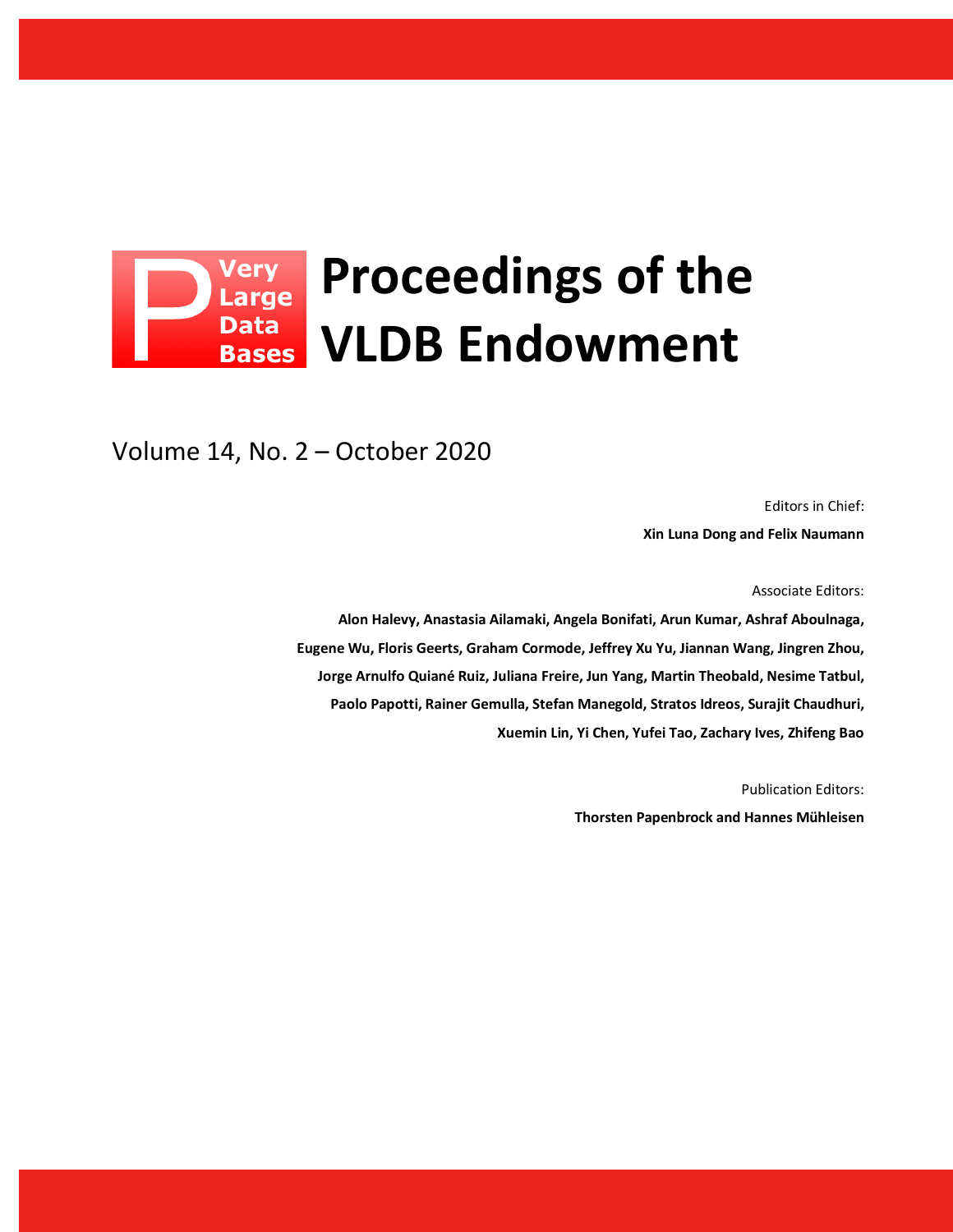PVLDB – Proceedings of the VLDB Endowment

Volume 14, No. 2, October 2020.

All papers published in this issue will be presented at the 47th International Conference on Very Large Data Bases, Copenhagen, Denmark, 2021.

# **Copyright 2020 VLDB Endowment**

This work is licensed under the Creative Commons Attribution-NonCommercial-NoDerivatives 4.0 International License. To view a copy of this license, visit http://creativecommons.org/licenses/by-ncnd/4.0/. For any use beyond those covered by this license, obtain permission by emailing info@vldb.org.

> Volume 14, Number 2, October 2020 Pages i – vii and 74 - 240 ISSN 2150-8097

Available at: http://www.pvldb.org and https://dl.acm.org/journal/pvldb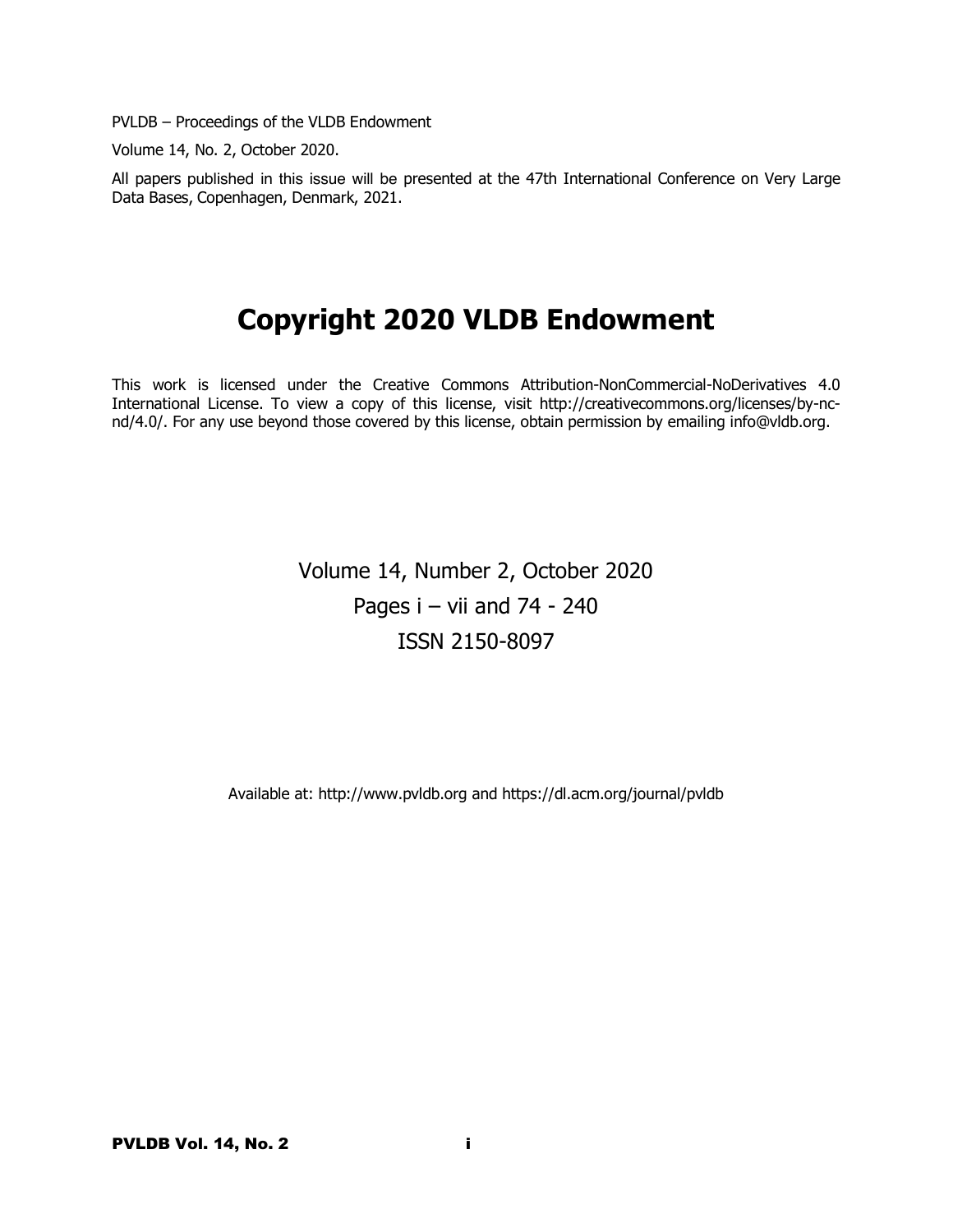# **TABLE OF CONTENTS**

# **Front Matter**

# **Research Papers**

| Tsunami: A Learned Multi-dimensional Index for Correlated Data and Skewed Workloads<br>Jialin Ding, Vikram Nathan, Mohammad Alizadeh, Tim Kraska                                                                                                                                                                                                                                                                                                                            | 74  |
|-----------------------------------------------------------------------------------------------------------------------------------------------------------------------------------------------------------------------------------------------------------------------------------------------------------------------------------------------------------------------------------------------------------------------------------------------------------------------------|-----|
| Jointly Optimizing Preprocessing and Inference for DNN-based Visual Analytics<br>Daniel Kang, Ankit Mathur, Teja Veeramacheneni, Peter Bailis, Matei Zahari                                                                                                                                                                                                                                                                                                                 | 87  |
| Permutable Compiled Queries: Dynamically Adapting Compiled Queries without Recompiling<br>Prashanth Menon, Amadou Ngom, Todd Mowry, Andrew Pavlo, Lin Ma                                                                                                                                                                                                                                                                                                                    | 101 |
| EMOGI: Efficient Memory-access for Out-of-memory Graph-traversal In GPUs<br>Seung Won Min, Vikram Sharma Mailthody, Zaid Qureshi, Jinjun Xiong, Eiman Ebrahimi,<br>Wen-Mei Hwu                                                                                                                                                                                                                                                                                              | 114 |
| On-Off Sketch: A Fast and Accurate Sketch on Persistence<br>Yinda Zhang, Jinyang Li, Yutian Lei, Tong Yang, Zhetao Li, Gong Zhang, Bin Cui                                                                                                                                                                                                                                                                                                                                  | 128 |
| Luan Tran, Min Mun, Cyrus Shahabi                                                                                                                                                                                                                                                                                                                                                                                                                                           | 141 |
| Seagull: An Infrastructure for Load Prediction and Optimized Resource Allocation<br>Olga Poppe, Tayo Amuneke, Dalitso Banda, Aritra De, Ari Green, Manon Knoertzer,<br>Ehi Nosakhare, Karthik Rajendran, Deepak Shankargouda, Meina Wang, Alan Au,<br>Carlo Curino, Qun Guo, Alekh Jindal, Ajay Kalhan, Morgan Oslake, Sonia Parchani,<br>Vijay Ramani, Raj Sellappan, Saikat Sen, Sheetal Shrotri, Soundararajan Srinivasan,<br>Ping Xia, Shize Xu, Alicia Yang, Yiwen Zhu | 154 |
| On the Efficiency of K-Means Clustering: Evaluation, Optimization, and Algorithm Selection<br>Sheng Wang, Yuan Sun, Zhifeng Bao                                                                                                                                                                                                                                                                                                                                             | 163 |
| Shixuan Sun, Xibo Sun, Yulin Che, Qiong Luo, Bingsheng He                                                                                                                                                                                                                                                                                                                                                                                                                   | 176 |
| Taurus: Lightweight Parallel Logging for In-Memory Database Management Systems<br>Yu Xia, Xiangyao Yu, Andrew Pavlo, Srinivas Devadas                                                                                                                                                                                                                                                                                                                                       | 189 |
| Improving Execution Efficiency of Just-in-time Compilation based Query Processing on GPUs<br>Johns Paul, Bingsheng He, Shengliang Lu, Chiew Tong Lau                                                                                                                                                                                                                                                                                                                        | 202 |
| PPQ-Trajectory: Spatio-temporal Qantization for Qerying in Large Trajectory Repositories<br>Shuang Wang, Hakan Ferhatosmanoglu                                                                                                                                                                                                                                                                                                                                              | 215 |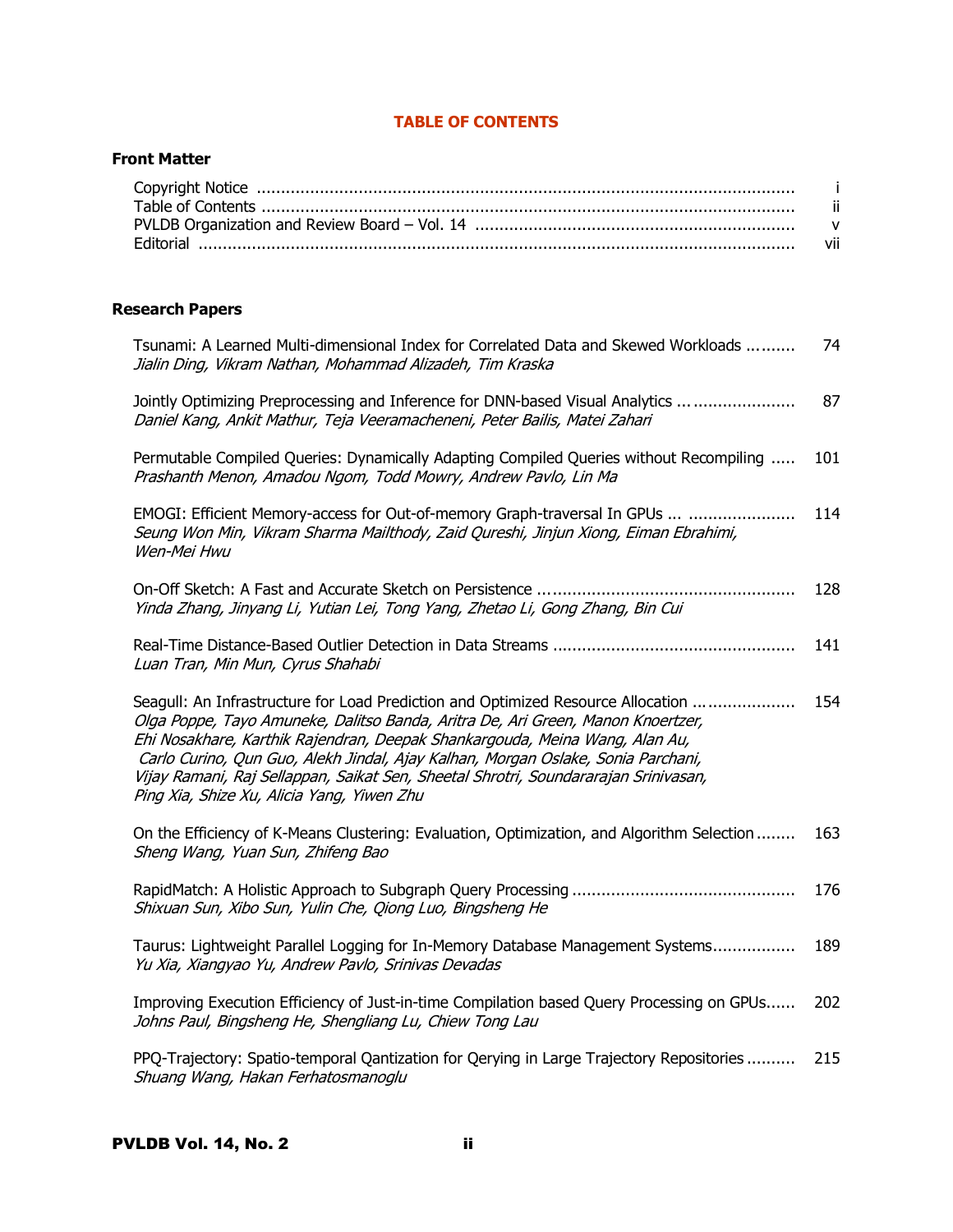Aggregated Deletion Propagation for Counting Conjunctive Query Answers .............................. 228 Xiao Hu, Shouzhuo Sun, Shweta Patwa, Debmalya Panigrahi, Sudeepa Roy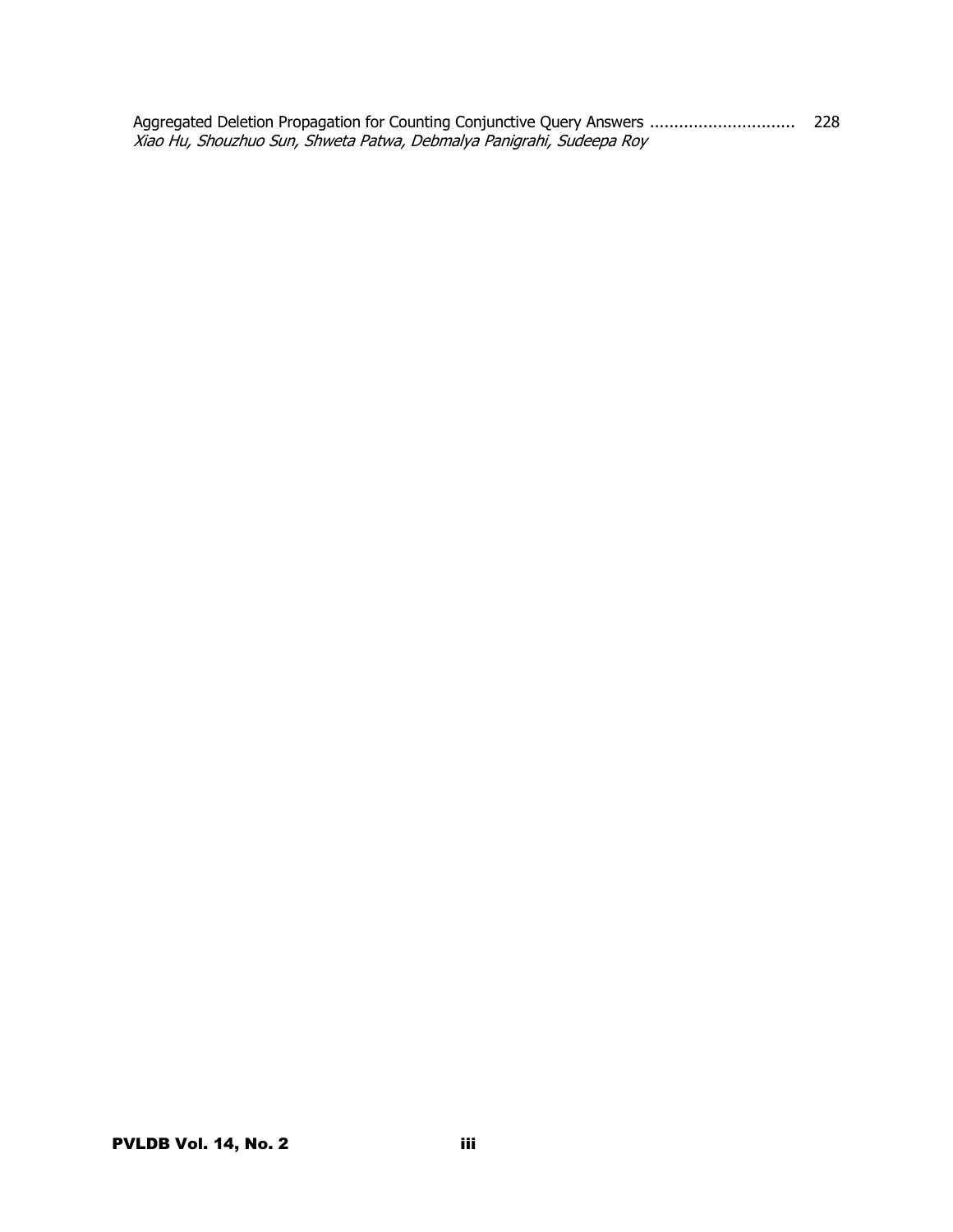## **PVLDB ORGANIZATION AND REVIEW BOARD - Vol. 14**

#### **Editors in Chief of PVLDB**

Xin Luna Dong (Amazon) Felix Naumann (HPI, University of Potsdam)

#### **Associate Editors of PVLDB**

Ashraf Aboulnaga (Qatar Computing Research Institute, Hamad Bin Khalifa University) Anastasia Ailamaki (EPFL) Zhifeng Bao (RMIT University) Angela Bonifati (Lyon 1 University) Surajit Chaudhuri (Microsoft Research) Yi Chen (New Jersey Institute of Technology) Graham Cormode (University of Warwick) Juliana Freire (New York University) Floris Geerts (University of Antwerp) Rainer Gemulla (University of Mannheim) Alon Halevy (Facebook) Stratos Idreos (Harvard University) Zachary Ives (University of Pennsylvania) Arun Kumar (UC San Diego) Xuemin Lin (University of New South Wales) Stefan Manegold (CWI, Leiden University) Paolo Papotti (Eurecom) Jorge Arnulfo Quiané Ruiz (Technical University of Berlin) Yufei Tao (Chinese University of Hong Kong) Nesime Tatbul (Intel Labs and MIT) Martin Theobald (Université du Luxembourg)

Jiannan Wang (Simon Fraser University) Eugene Wu (Columbia University) Jun Yang (Duke University) Jeffrey Xu Yu (The Chinese University of Hong Kong) Jingren Zhou (Alibaba)

#### **Publication Editors**

Thorsten Papenbrock (HPI, University of Potsdam) Hannes Mühleisen (CWI)

## **PVLDB Managing Editor**

Wolfgang Lehner (Dresden University of Technology)

## **PVLDB Advisory Committee**

Divesh Srivastava (AT&T Labs-Research) M. Tamer Özsu (University of Waterloo) Juliana Freire (New York University) Xin Luna Dong (Amazon) Peter Boncz (CWI) Lei Chen (Hong Kong University of Science and Technology) Graham Cormode (University of Warwick) Xiaofang Zhou (University of Queensland) Magdalena Balazinska (University of Washington) Fatma Ozcan (IBM Almaden) Felix Naumann (HPI, University of Potsdam) Peter Triantafillou (University of Warwick)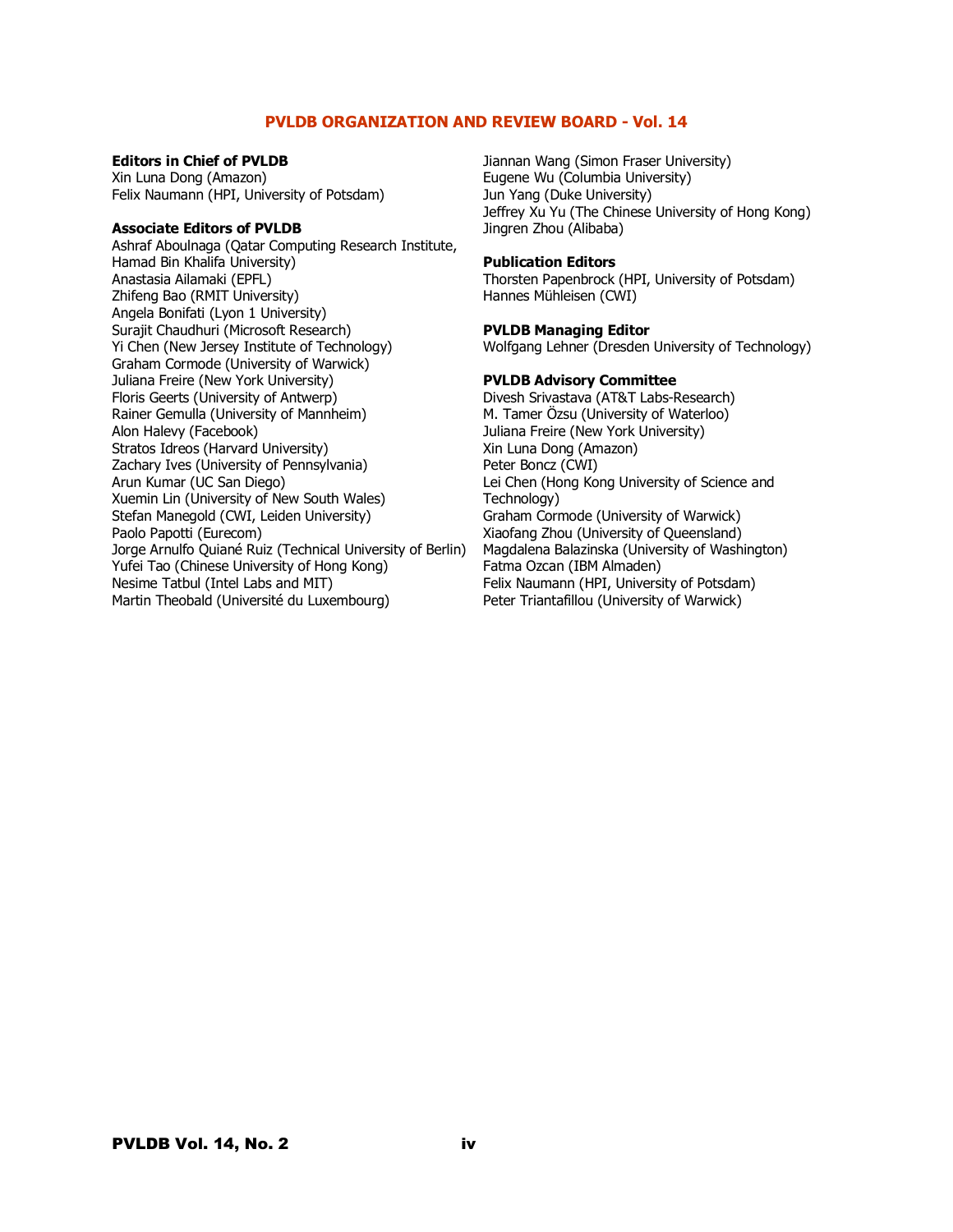## **Review Board**

Abolfazl Asudeh (University of Illinois) Ahmed Eldawy (University of California, Riverside) Alan Fekete (University of Sydney) Alekh Jindal (Microsoft) Alex Ratner (University of Washington) Altigran da Silva (Universidade Federal do Amazonas) Anthony Tung (National University of Singapore) Antonios Deligiannakis (Technical University of Crete) Arijit Khan Nanyang (Technological University, Singapore) Arnau Prat (Sparsity Technologies) Ashwin Machanavajjhala (Duke University) Asterios Katsifodimos (Technical University of Delft) Avrilia Floratou (Microsoft) Babak Salimi (University of Washington) Badrish Chandramouli (Microsoft Research) Beng Chin Ooi (National University of Singapore) Bin Yang (Aalborg University) Boris Glavic (Illinois Institute of Technology) Byron Choi (Hong Kong Baptist University) Carlos Scheidegger (University of Arizona) Carsten Binnig (Technical University of Darmstadt) Ce Zhang (ETH Zurich) Chengfei Liu (Swinburne University of Technology) Chengkai Li (University of Texas at Arlington) Chris Jermaine (Rice University) Christian Bizer (University of Mannheim) Cong Yu (Google) Daisy Zhe Wang (University of Florida) Danica Porobic (Oracle) Davide Mottin (Aarhus University) Dimitris Papadias (Hong Kong University of Science and Technology) Dong Deng (Rutgers University) Eric Lo (Chinese University of Hong Kong) Essam Mansour (Concordia University) Fatma Ozcan (IBM Research) Flip Korn (Google) Florin Rusu (University of California, Merced) Fotis Psallidas (Microsoft) Francesco Bonchi (ISI Foundation) Gao Cong (Nanyang Technological University) George Fletcher (Technical University of Eindhoven) Georgia Koutrika (Athena Research Center) Hao Wei (Amazon) Heiko Mueller (New York University) Hong Cheng (Chinese University of Hong Kong) Hongzhi Wang (Harbin Institute of Technology) Hung Ngo (RelationalAI) Immanuel Trummer (Cornell University) Ingo Müller (ETH Zürich) Jana Giceva (Technical University of Munich) Jennie Rogers (Northwestern University) Jeong-Hyon Hwang (University at Albany, State University of New York) Jiaheng Lu (University of Helsinki) Jianliang Xu (Hong Kong Baptist University)

Jianxin Li (Deakin University) Jignesh Patel (University of Wisconsin) Johann Gamper (Free University of Bozen-Bolzano) Johannes Gehrke (Microsoft) Jonas Traub (Technical University of Berlin) Joy Arulraj (Georgia Tech) Ju Fan (Renmin University of China) K. Selçuk Candan (Arizona State University) Kai Zeng (Alibaba) Katja Hose (Aalborg University) Ken Salem (University of Waterloo) Kenneth A. Ross (Columbia University) Khuzaima Daudjee (University of Waterloo) Konstantinos Karanasos (Microsoft) Laurel Orr (Stanford University) Lei Chen (Hong Kong University of Science and Technology) Lei Zou (Peking University) Li Xiong (Emory University) Lu Chen (Aalborg University) Lu Qin (University of Technology Sydney) Manasi Vartak (Verta) Manos Athanassoulis (Boston University) Manos Karpathiotakis (Facebook) Marco Serafini (University of Massachusetts Amherst) Marcos Antonio Vaz Salles (University of Copenhagen) Mark Callaghan (MongoDB) Markus Weimer (Microsoft) Matei Zaharia (Stanford University, Databricks) Matteo Interlandi (Microsoft) Matthaios Olma (Microsoft Research) Meihui Zhang Beijing (Institute of Technology) Miao Qiao (University of Auckland) Michael H. Böhlen (University of Zurich) Michael Cafarella (University of Michigan) Mirek Riedewald (Northeastern University) Mohamed Mokbel (Qatar Computing Research Institute) Mohamed Sarwat (Arizona State University) Mohammad Sadoghi (University of California, Davis) Mourad Ouzzani (Qatar Computing Research Institute, Hamad Bin Khalifa University) Muhammad Aamir Cheema (Monash University) Murat Demirbas (University at Buffalo, SUNY) Nan Tang (Qatar Computing Research Institute, Hamad Bin Khalifa University) Nick Koudas (University of Toronto) Nikolaus Augsten (University of Salzburg) Norman May (SAP) Norman Paton (University of Manchester) Odysseas Papapetrou (Technical University of Eindhoven) Oliver A. Kennedy (University at Buffalo, SUNY) Paolo Merialdo (Roma Tre University) Paraschos Koutris (University of Wisconsin – Madison) Peter Boncz (Centrum Wiskunde & Informatica) Qin Zhang Indiana (University Bloomington) Raja Appuswamy (Eurecom) Ralf Schenkel (University of Trier)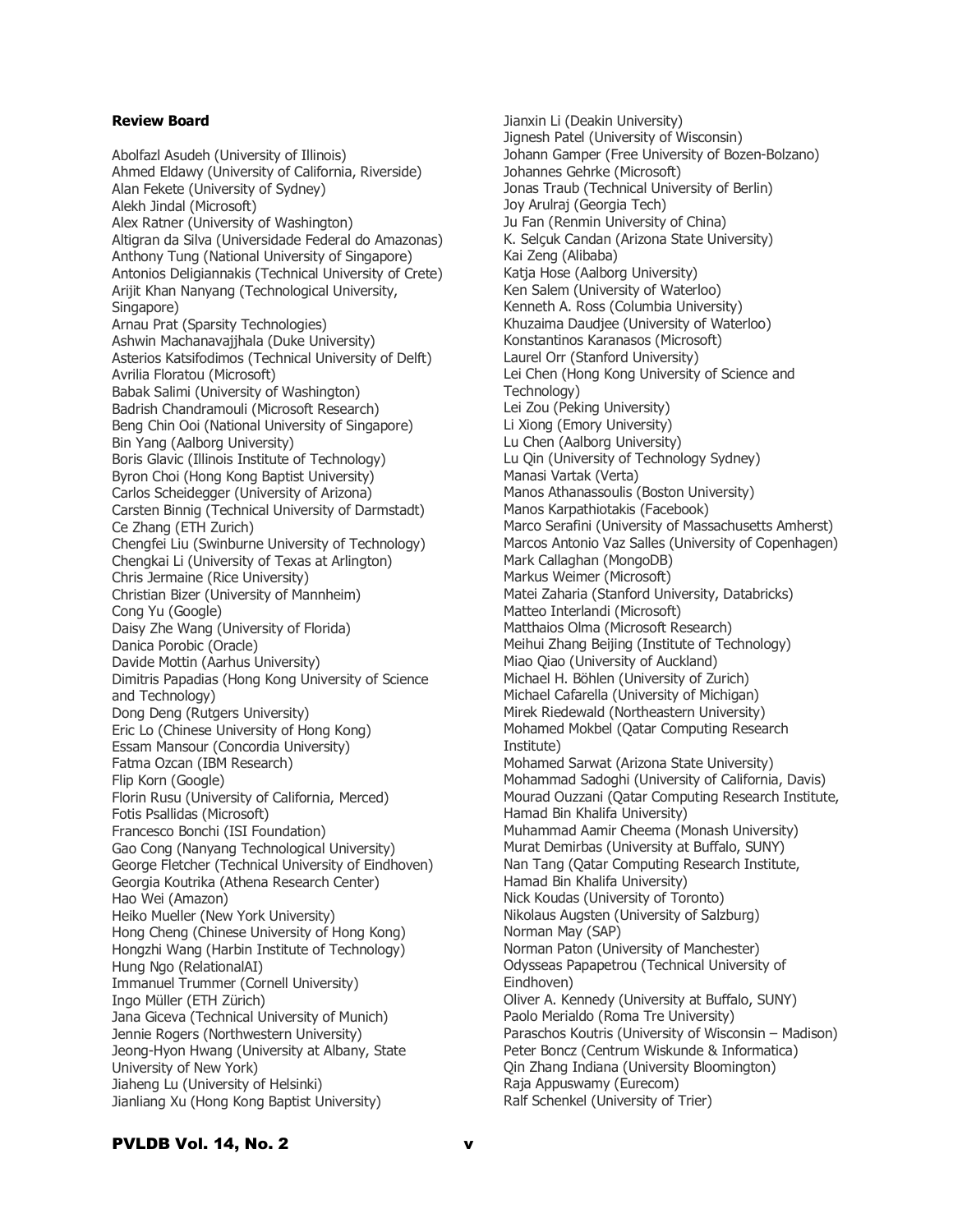Raul Castro Fernandez (University of Chicago) Raymond Chi-Wing Wong (Hong Kong University of Science and Technology) Reynold Cheng (The University of Hong Kong) Reza Akbarinia (INRIA) Ruoming Jin (Kent State University) Ryan Johnson (Amazon Web Services) S. Sudarshan (IIT Bombay) Sanjay Krishnan (University of Chicago) Saravanan Thirumuruganathan (Qatar Computing Research Institute, Hamad Bin Khalifa University) Sebastian Schelter (University of Amsterdam) Semih Salihoglu (University of Waterloo) Senjuti Basu Roy (New Jersey Institute of Technology) Shaoxu Song (Tsinghua University) Shimin Chen (Chinese Academy of Sciences) Sibo Wang (The Chinese University of Hong Kong) Silu Huang (Microsoft Research) Spyros Blanas (Ohio State University) Srikanth Kandula (Microsoft Research) Steffen Zeuch (German Research Centre for Artificial Intelligence - DFKI) Stijn Vansummeren (Université libre de Bruxelles) Sudeepa Roy (Duke University) Sudip Roy (Google) Tamer Özsu (University of Waterloo) Themis Palpanas (University of Paris, French University Institute - IUF) Tianzheng Wang (Simon Fraser University) Tingjian Ge (University of Massachusetts, Lowell) Thomas Heinis (Imperial College) Thomas Neumann (Technical University of Munich) Toon Calders (Universiteit Antwerpen) Umar Farooq Minhas (Microsoft Research)

Viktor Leis (Friedrich Schiller University Jena) Walid Aref (Purdue University) Wei-Shinn Ku (Auburn University) Weiren Yu (University of Warwick) Wendy Hui Wang (Stevens Institute of Technology) Wenjie Zhang (University of New South Wales) Wolfgang Gatterbauer (Northeastern University) Xi He (University of Waterloo) Xiang Zhao (National University of Defence Technology) Xiangyao Yu (University of Wisconsin – Madison) Xiaokui Xiao (National University of Singapore) Xiaolan Wang (Megagon Labs) Xin Cao (University of New South Wales) Xu Chu (Georgia Tech) Yannis Velegrakis (Utrecht University) Ye Yuan (Beijing Institute of Technology) Yeye He (Microsoft Research) Ying Zhang (University of Technology Sydney) Yinghui Wu (Case Western Reserve University) Yongjoo Park (University of Illinois at Urbana-Champaign) Yongxin Tong (Beihang University) Yu Yang (City University of Hong Kong) Yuchen Li (Singapore Management University) Yudian Zheng (Twitter) Yunjun Gao (Zhejiang University) Zechao Shang (University of Chicago) Zhenjie Zhang (Singapore R&D, Yitu Technology Ltd.) Zhewei Wei (Renmin University of China) Ziawasch Abedjan (Technical University of Berlin) Zoi Kaoudi (Technical University of Berlin)